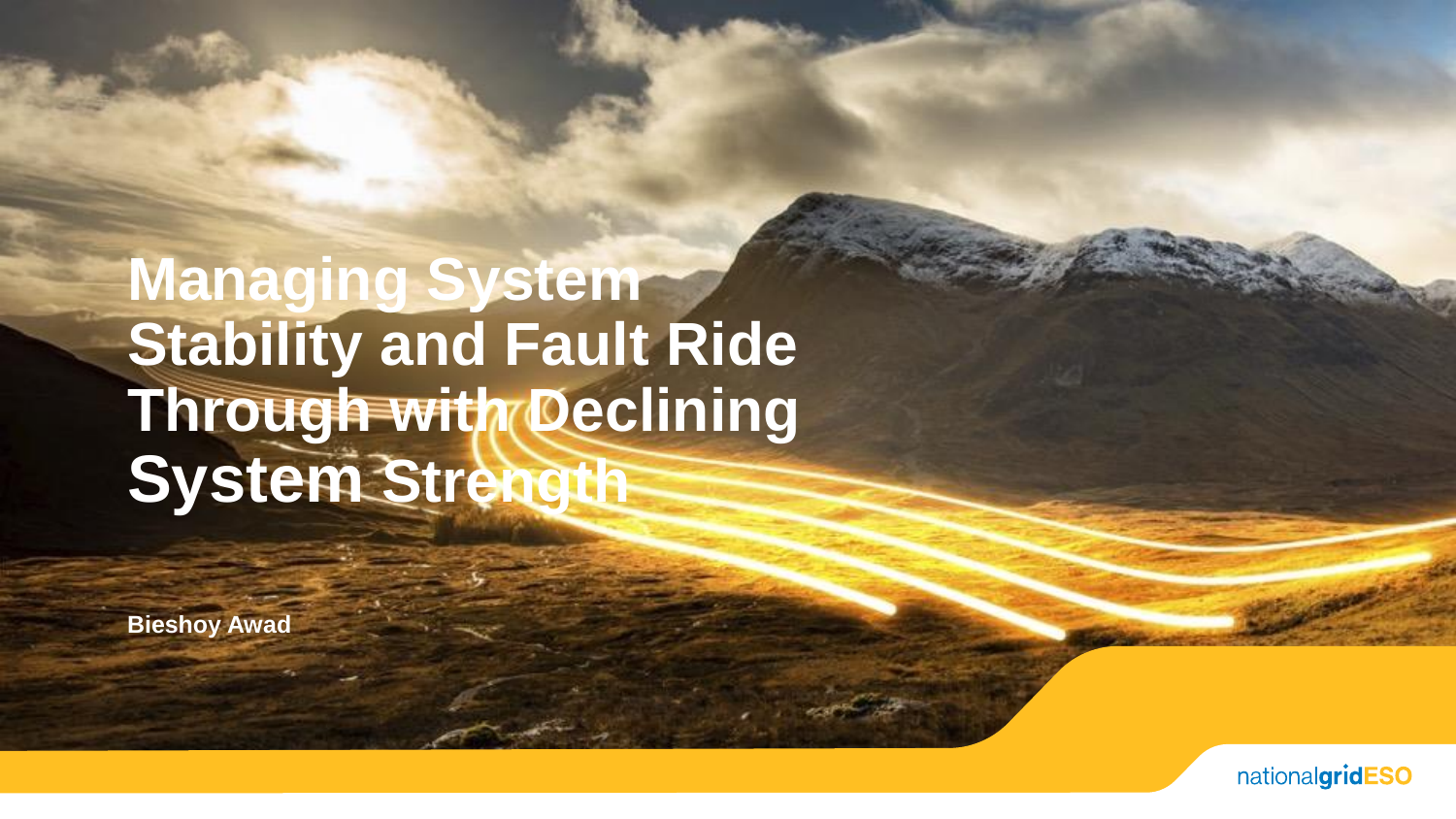

nationalgridESO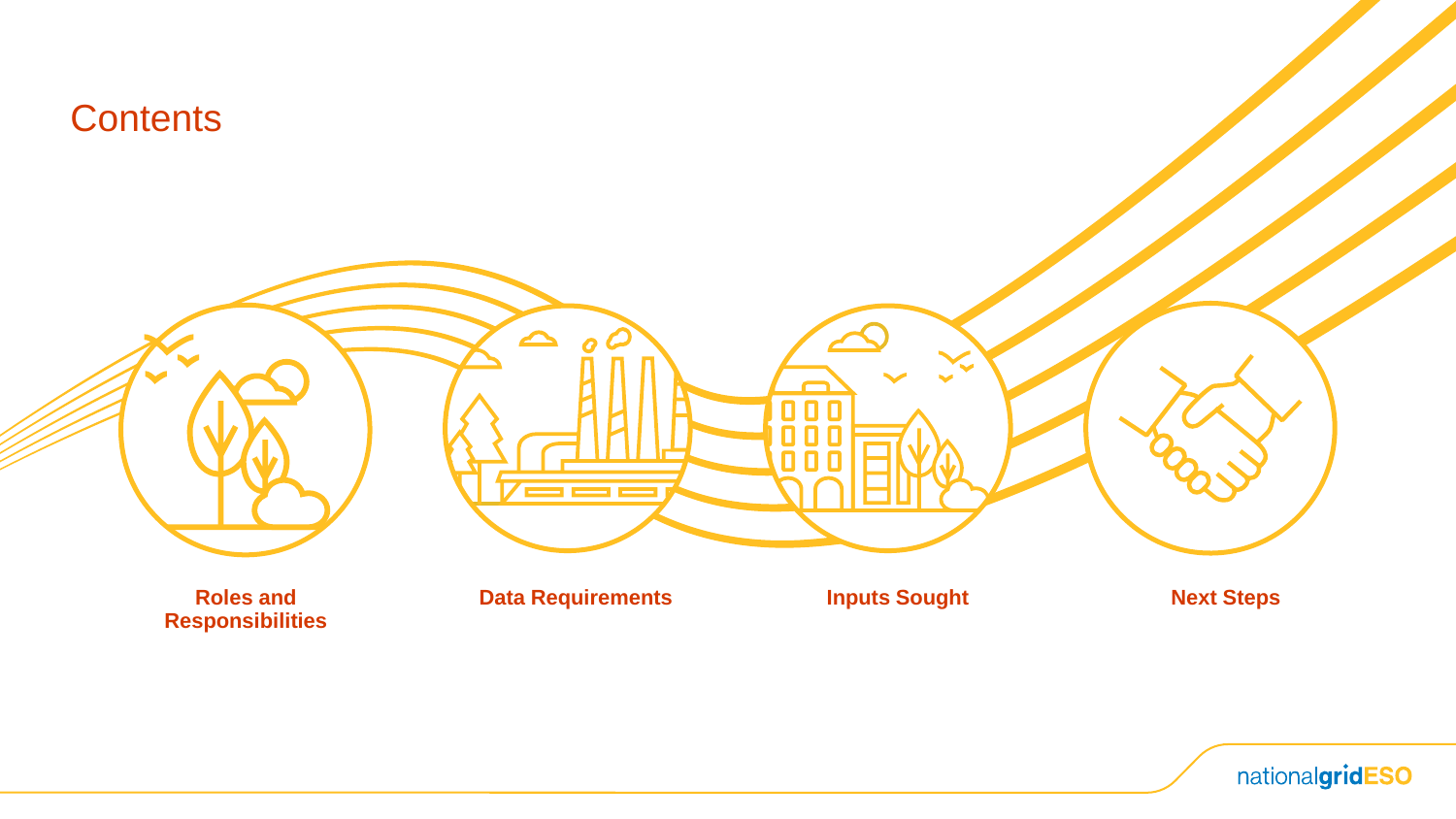#### **Background**

The Grid Code places an enduring requirement on Users to ride through system disturbances. It also includes provisions for Users to request the data that required to allow them to assess compliance and, where necessary, modify their plant accordingly. However, with system strength data being requested by Users only at the design stage, there is a risk that the obligation for enduring compliance could be overlooked.

To address this risk, we intend to engage with other industry stakeholders to highlight the issue, identify what data is necessary for any assessment, and agree the best way to communicate this data going forward.

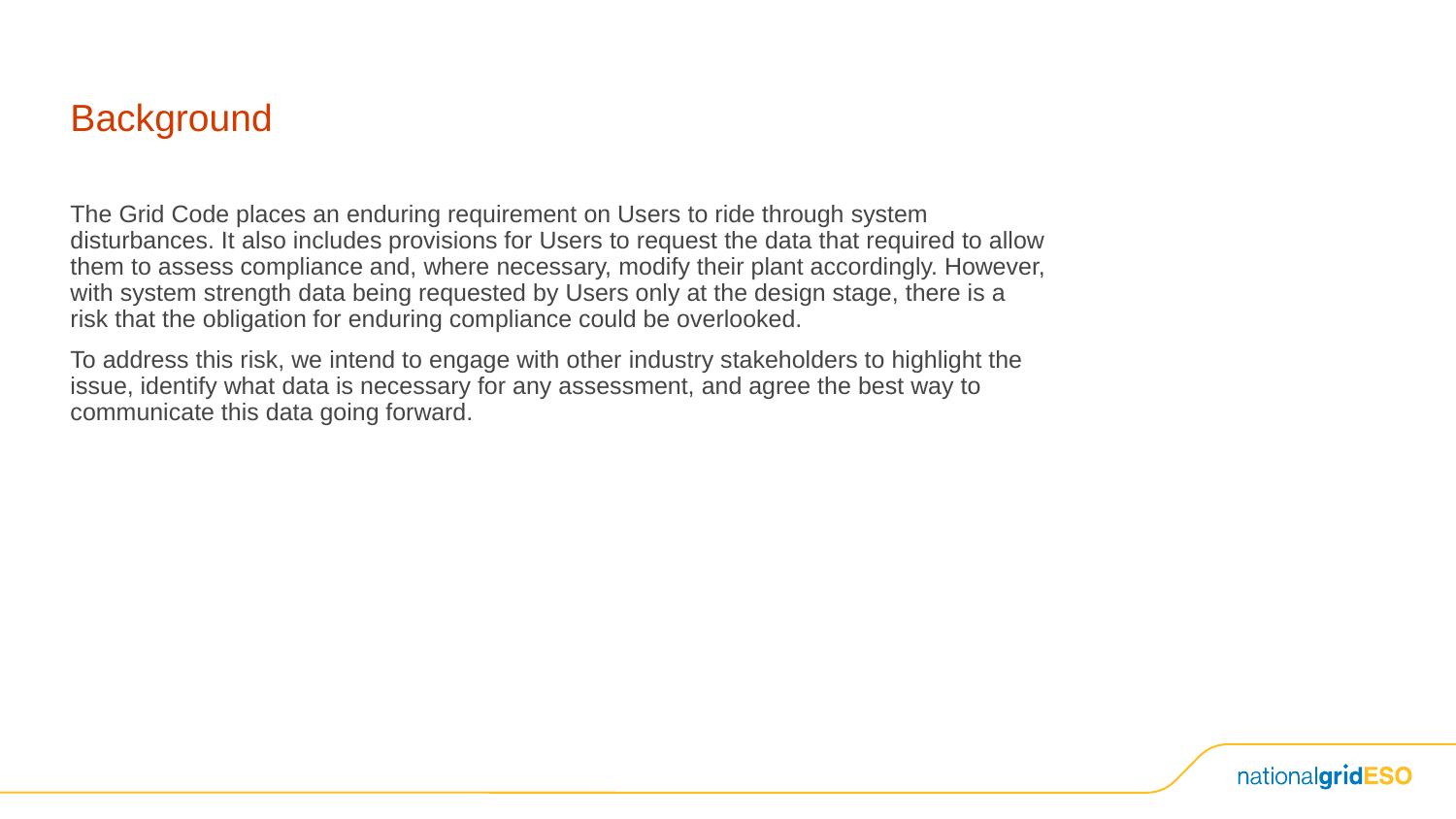## Roles and Responsibilities

#### Users

Interconnectors, Generating Units, and Power Park Modules are required to ride through electric faults provided that

- these faults are cleared within specific timescales, and that
- voltage recovers rapidly enough to a level that is sufficiently high to allow them to start injecting power into the NETS.

They are also required to be

- fitted with protection equipment to clear any fault that may affect the NETS within specified times.
- inject reactive current both during the fault and following fault clearance to support the voltage recovery.
- Fitted with a dynamic voltage control system that helps supporting the voltage recovery and, with synchronous machines, helps with first swing stability.
- In some cases, fitted with PSS/Power Oscillations Damping that usually improves system damping.

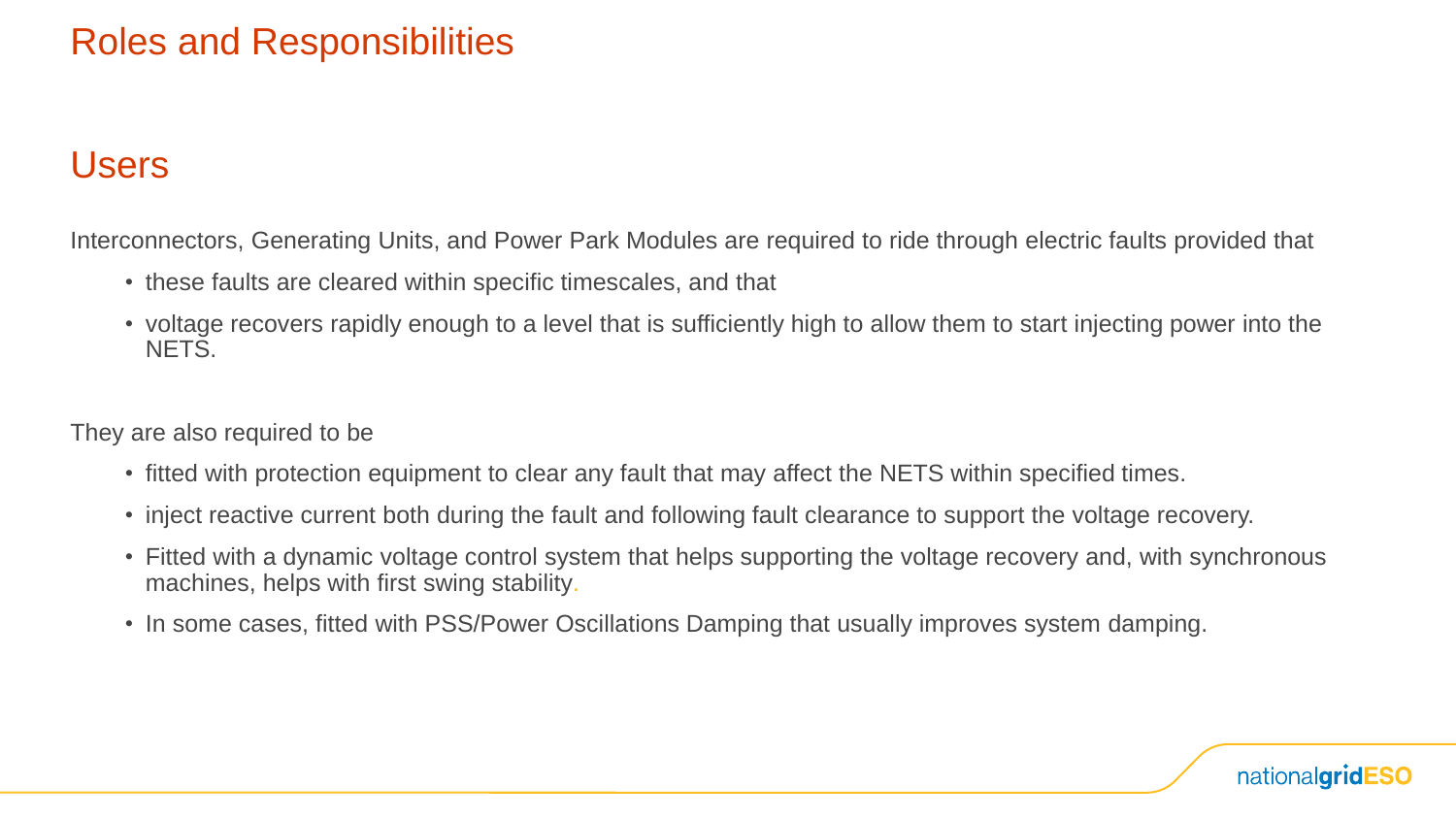## Roles and Responsibilities

# TOs (Onshore and Offshore)

For all TOs, onshore and offshore, the NETS SQSS requires that they develop a transmission system that

- under certain background conditions, remains stable following any of the secured events defined in the standard and
- for all other background conditions, can be operated by the ESO such that it remains stable following a secured event.
- These obligations exist in Sections 2, 3, 4, 7, and 8. However, the focus in this paper is on Sections 2, 4, and 7 as these are more relevant to generation connections.
- TOs are also expected to ensure robust protection systems are in place to clear any fault on the NETS within acceptable timescales.
- For Offshore TOs, Section K of the STC include technical requirements that mirror that applicable to offshore Generators.

# NGESO

• The NETS SQSS (Section 5) requires that ESO to operate the system at all time such that it remains stable following specific secured event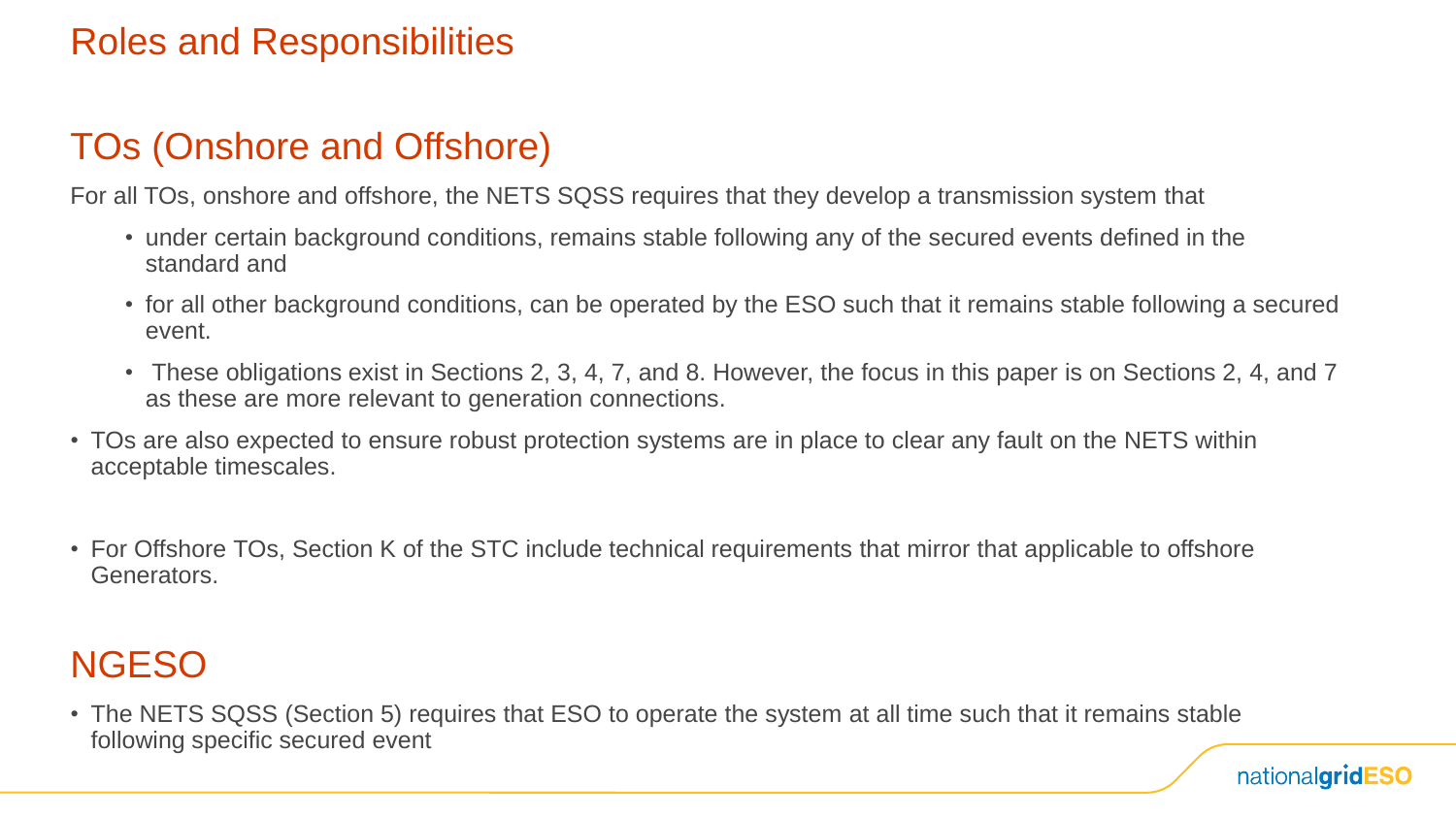### Roles and Responsibilities

Requirements are enduring however the background conditions change all the time.

Issues need to be identified at the right time in order to allow for investment decisions, modifications to existing plant, and commercial contracts to be put in place.

The Grid Code allows for data to be requested by Users however,

- This right is not often exercised after commissioning
- We need to understand what data would be helpful for Generators/Manufacturers to work out if they need to do anything – **Focus currently is on Short Circuit Level/System Strength data**.
- There could be a value in publishing all the relevant data for all connection sites potentially in ETYS

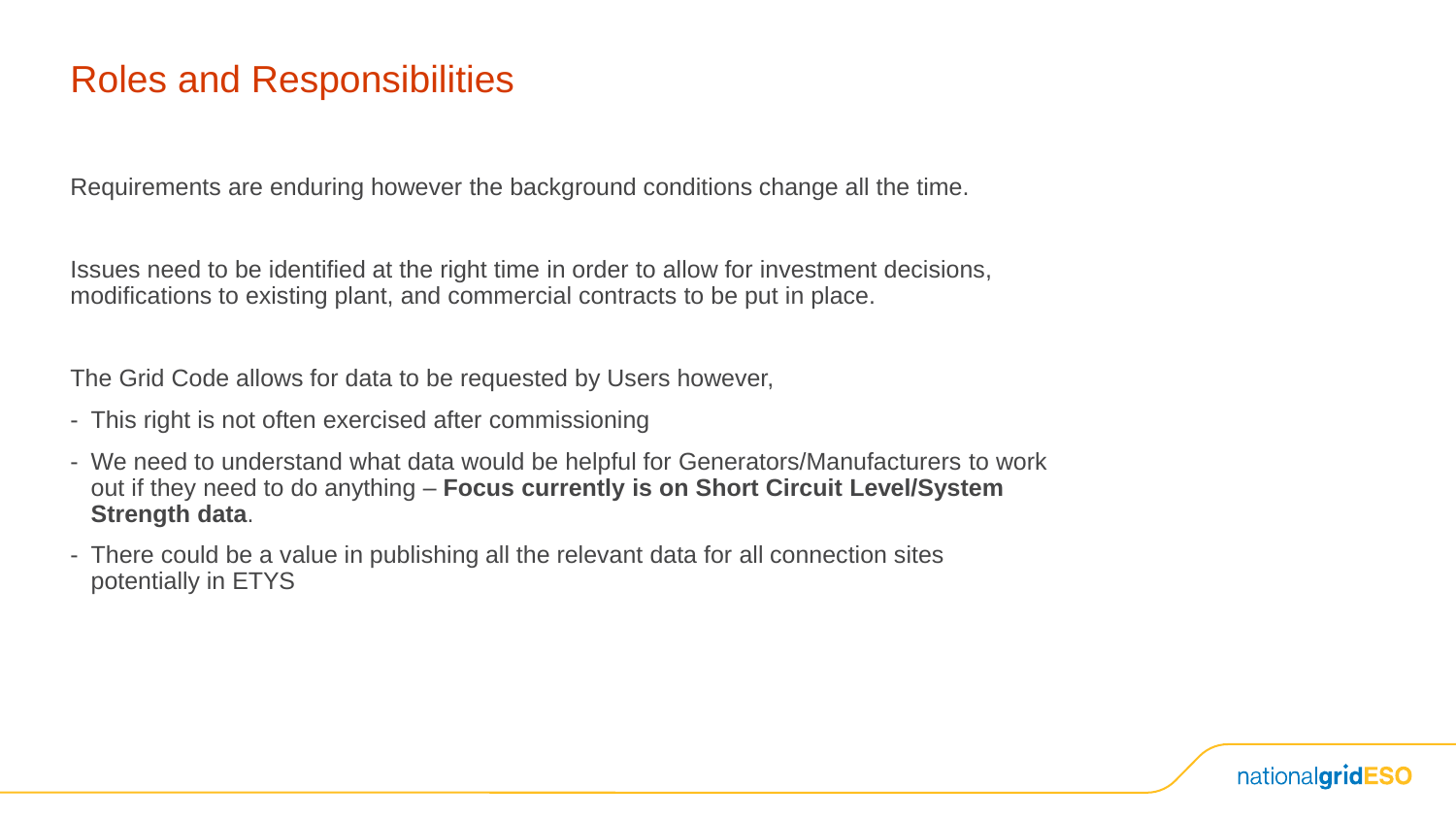### Data Requirements - Short Circuit Level

**Contribution from Inverters**



| Calculation | <b>FL</b> at Stattion B<br>(MVA) |
|-------------|----------------------------------|
| Method 1    | 2400                             |
| Method 2    | 2000                             |
| Method 3    | 1600                             |
|             | 1200                             |
|             | 800                              |

Sync machine FL contribution (4-5 times of rating): 4x500=2000MVA

Wind farm converter FL contribution: 2x200MW [\(https://www.nationalgrideso.com/news/what-short](https://www.nationalgrideso.com/news/what-short-circuit-level)circuit-level)

1. Equivalent based on converter rating wk24 submission (ETYS) SCL=2000+2x200=2400MVA

2. No FL infeed from inverter (only consider voltage source behind a impedance) SCL=2000MVA

3. Grid following inverter consumers FL/system strength

SCL=2000-2x200\*3=800MVA (SCR=3) SCL\*=2000-2x200\*2=1200MVA (\* SCR=2) SCL\*\*=2000-2x200\*1=1600MVA (\*\* SCR=1)

nationalgridESO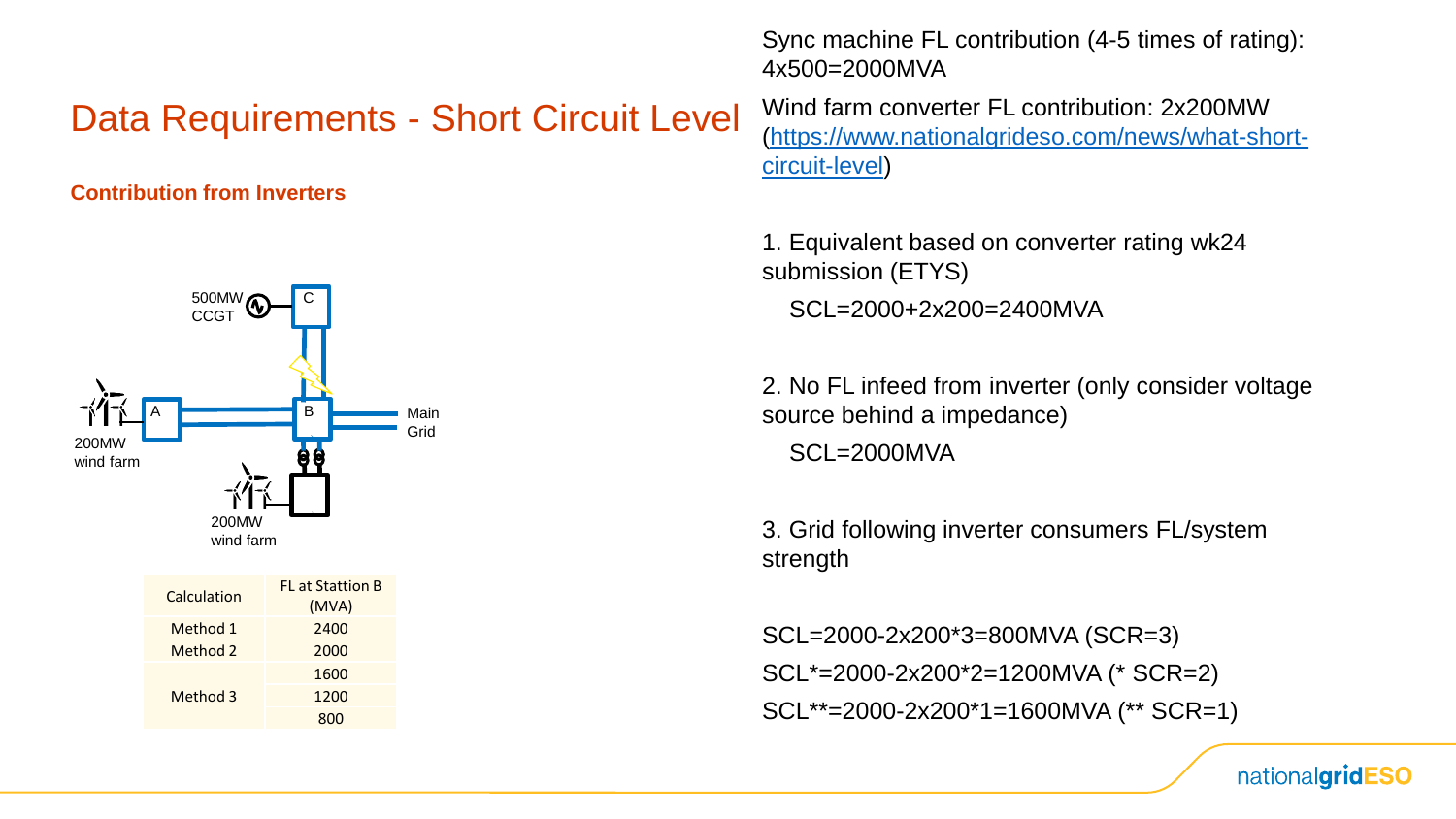### Data Requirements - Short Circuit Level

#### **Other things to consider**

Dispatch of different plant on the system (generation/storage/interconnectors/…)

Network outage condition

Pre fault and post fault

Demand contribution

#### **Other studies might require a different way of calculating SCL**

Protection settings with additional appropriate safety margins.

Electromagnetic transient study in relation to CC.6.1.7(a) and (b) and TOV (TGN 288).

Any study in relation to unbalance

Fault ride through, DPS

SSTI, Control interaction

Transient active and reactive power exchange studies

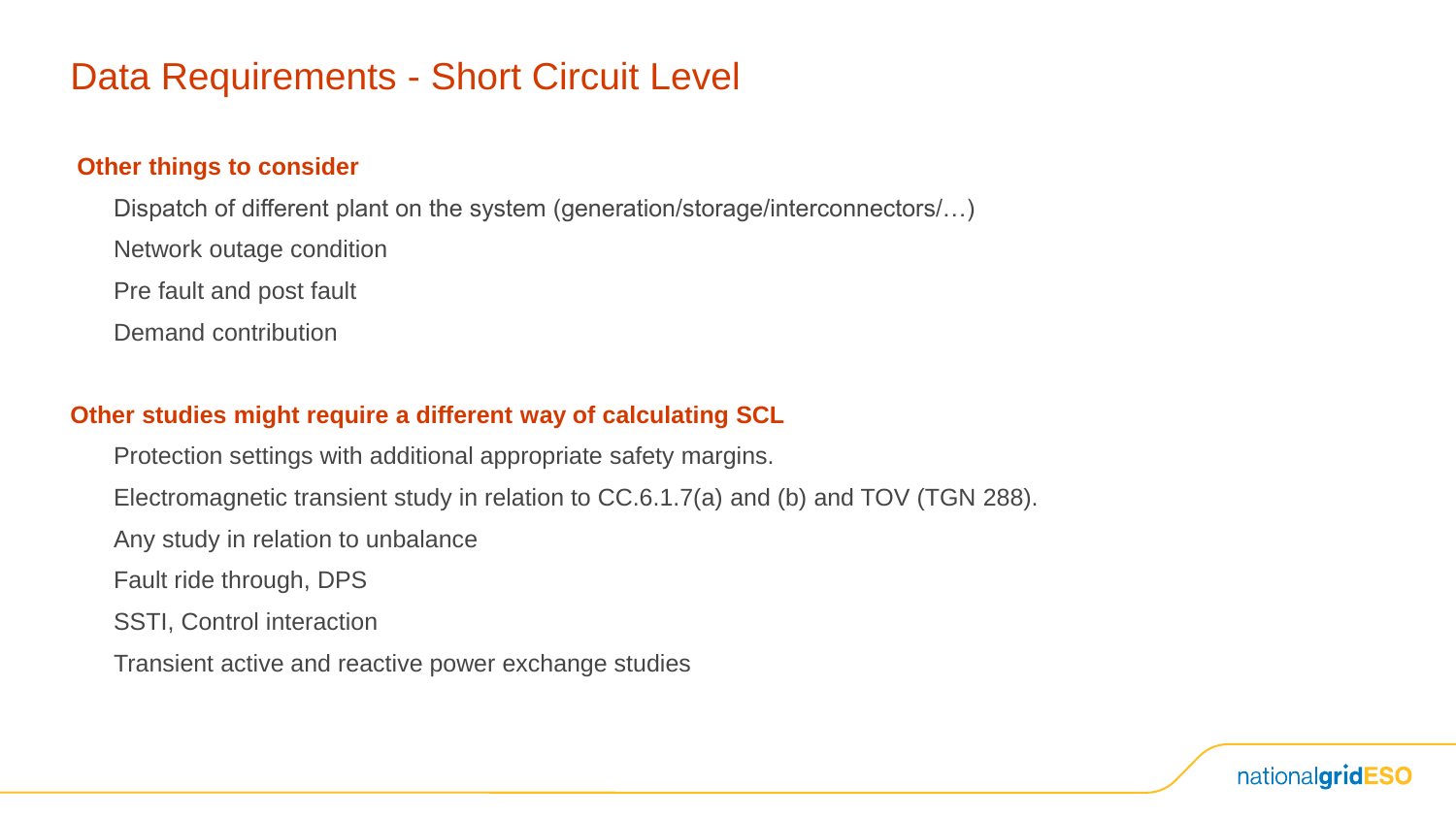## Input Sought

What data do you require to be able to make decisions about fault ride through

- Data discussed in the previous slide
- Other additional/alternative data

How do you like to be notified by this data?

- Upon request (current position)
- Annually

How far ahead do you need to know the change?

How would you like to engage with us on that.

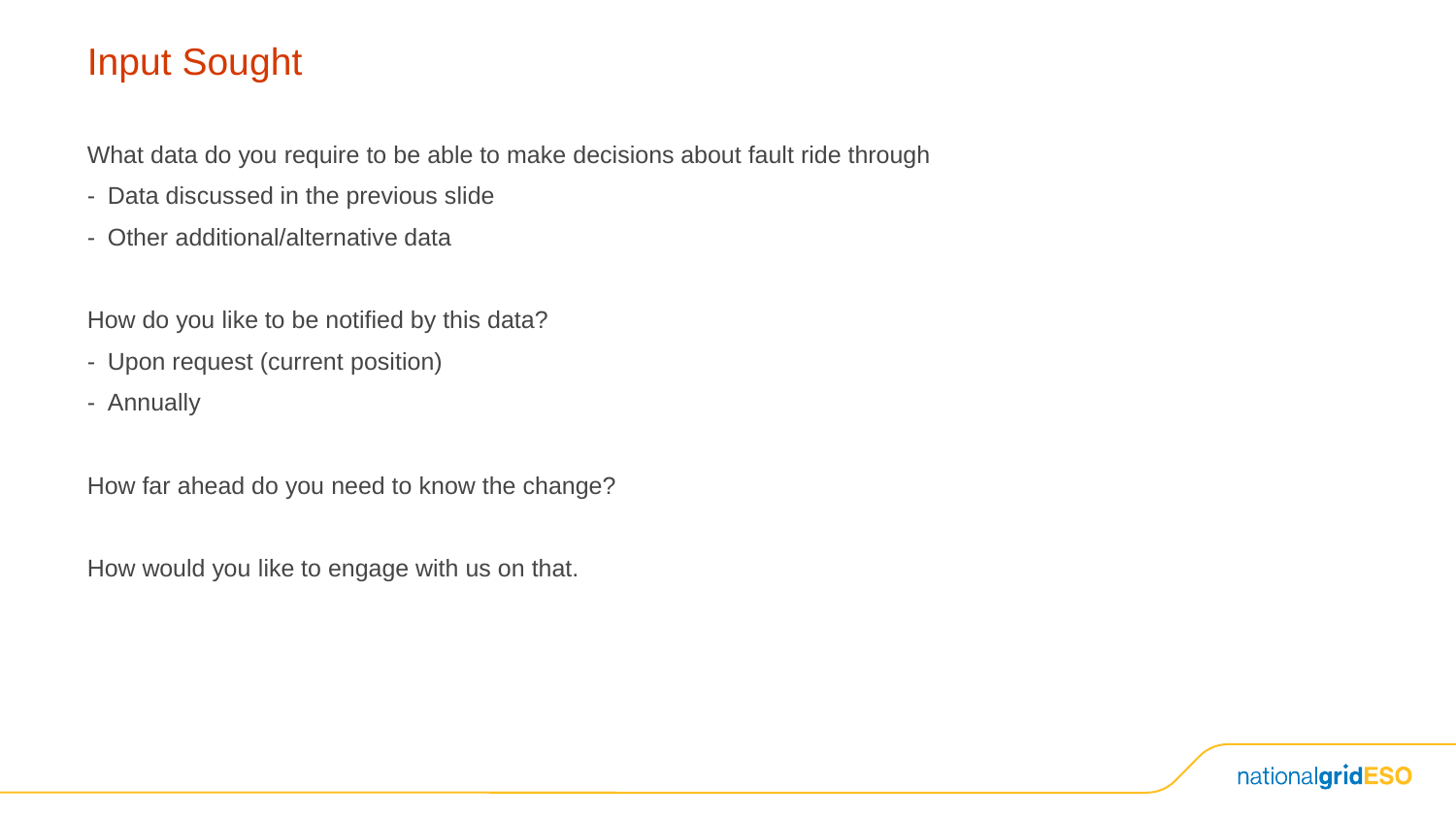## Next Steps

A System Operability Framework publication is currently being scoped – we will be seeking input from relevant stakeholders to support that paper.

Discussions are undergoing with TOs to discuss the assumptions to be made when estimating future minimum short circuit levels.

We are assessing whether an annual publication for minimum short levels as a part of ETYS would provide sufficient visibility